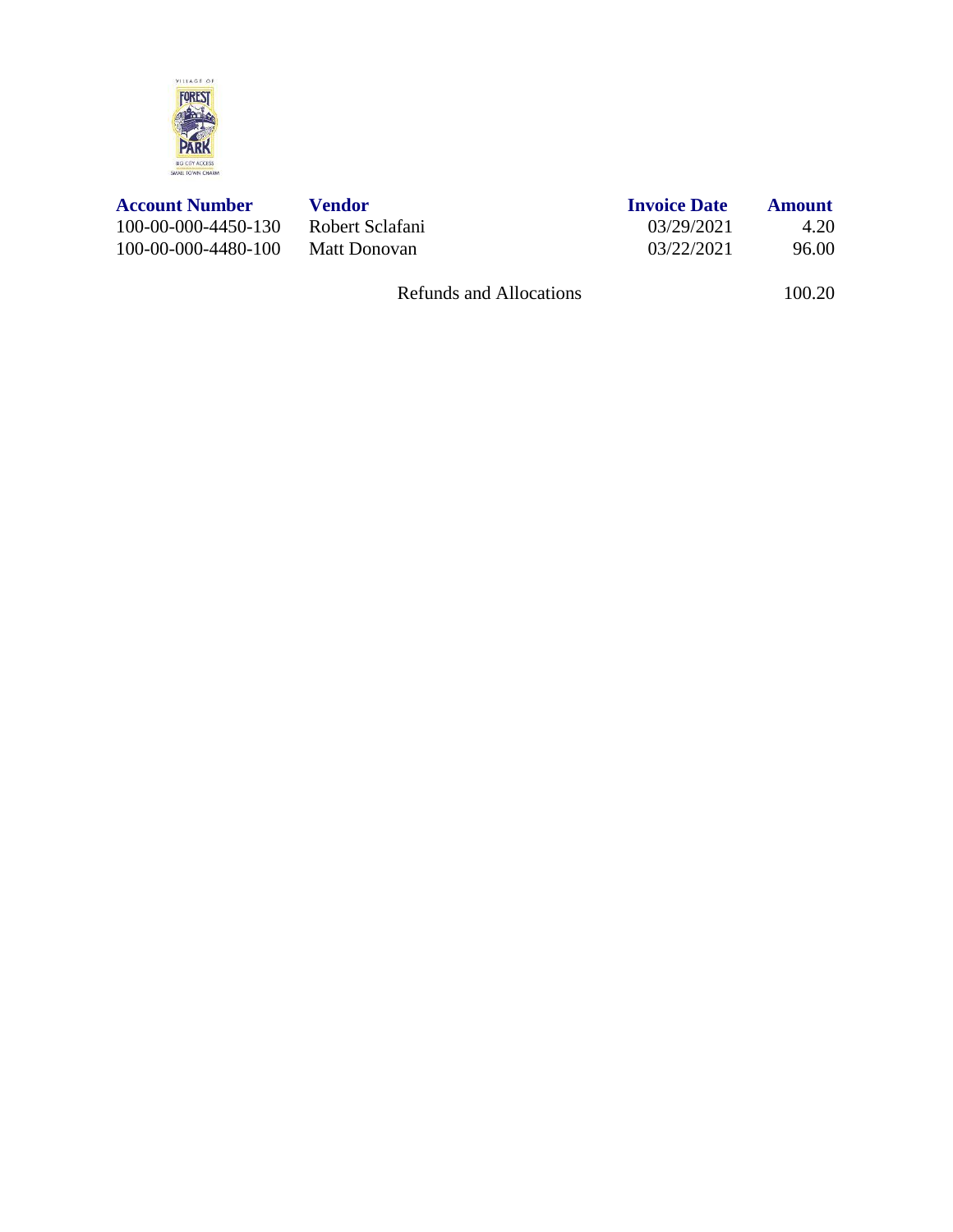

| <b>Account Number</b> | <b>Vendor</b>                       | <b>Invoice Date</b> | <b>Amount</b> |
|-----------------------|-------------------------------------|---------------------|---------------|
| 100-10-101-6100-135   | <b>GPG</b> Strategies LLC           | 03/16/2021          | 2,000.00      |
| 100-10-101-6120-160   | <b>Verizon Wireless</b>             | 03/22/2021          | 249.03        |
| 100-10-101-6120-300   | <b>McGaffers Saloon</b>             | 03/20/2021          | 83.80         |
| 100-10-101-6150-152   | <b>Verizon Wireless</b>             | 03/22/2021          | 344.68        |
| 100-10-101-6150-152   | <b>Verizon Wireless</b>             | 03/22/2021          | 84.92         |
| 100-10-101-6150-220   | <b>Shavon Wesley</b>                | 03/24/2021          | 412.50        |
| 100-10-101-6150-300   | West Suburban Cons Dispatch Center  | 03/02/2021          | 42,667.00     |
| 100-10-101-7000-150   | <b>Telcom Innovations Group LLC</b> | 03/22/2021          | 1,984.30      |
| 100-10-101-7000-150   | <b>Telcom Innovations Group LLC</b> | 04/01/2021          | 1,907.44      |
| 100-11-111-6110-105   | <b>Techno Consulting Inc.</b>       | 03/12/2021          | 540.00        |
| 100-11-111-6110-110   | <b>Techno Consulting Inc.</b>       | 03/12/2021          | 1,920.00      |
|                       |                                     |                     |               |

Public Affairs 52,193.67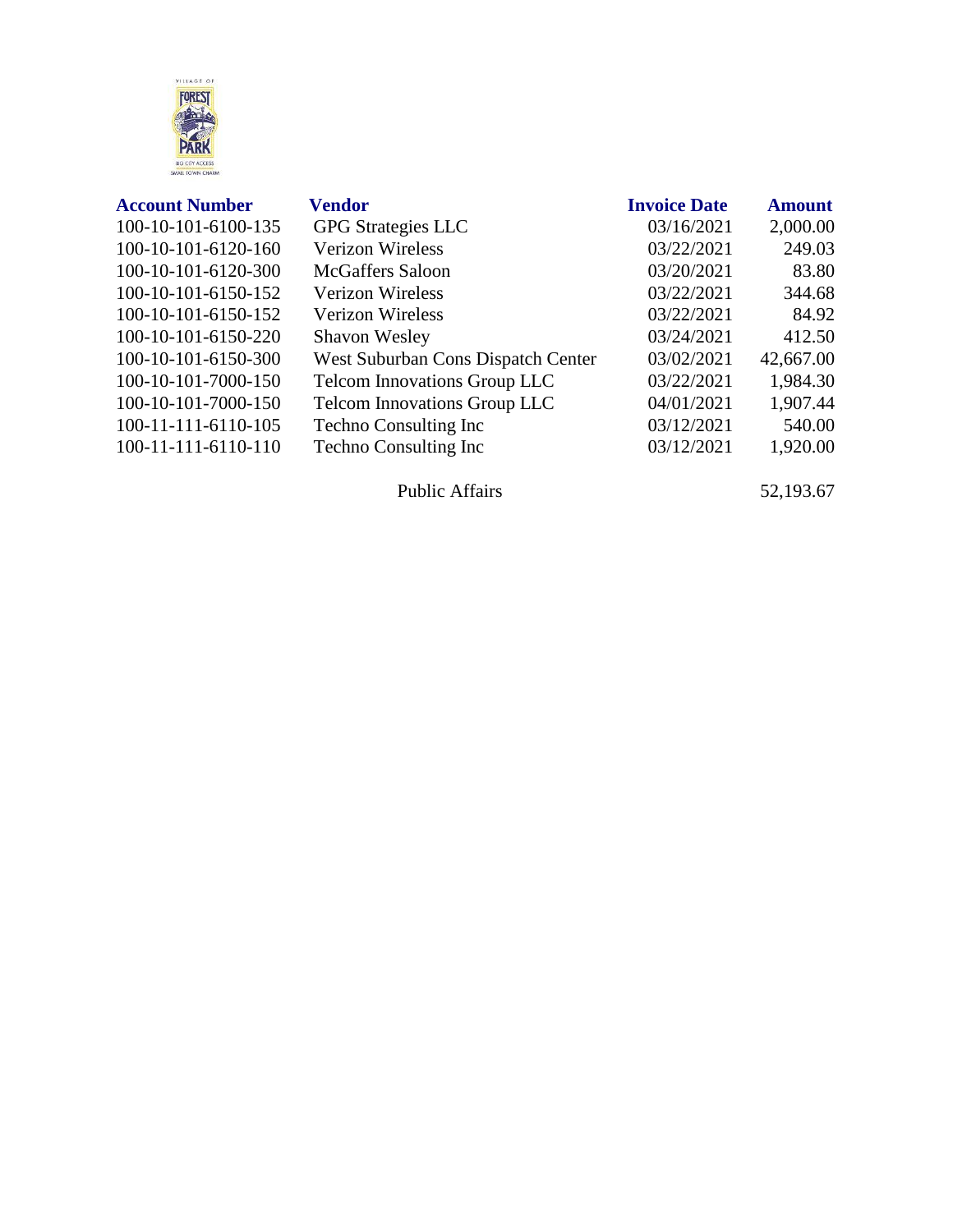

| <b>Account Number</b> | Vendor                      | <b>Invoice Date</b> | <b>Amount</b> |
|-----------------------|-----------------------------|---------------------|---------------|
| 100-12-121-6150-114   | <b>WEDGE</b>                | 02/17/2021          | 750.00        |
| 100-12-123-6145-202   | <b>McDonalds</b>            | 03/11/2021          | 22.23         |
| 100-12-124-6150-114   | <b>Thomson Reuters-West</b> | 03/01/2021          | 386.25        |
|                       | Police Department           |                     | 1,158.48      |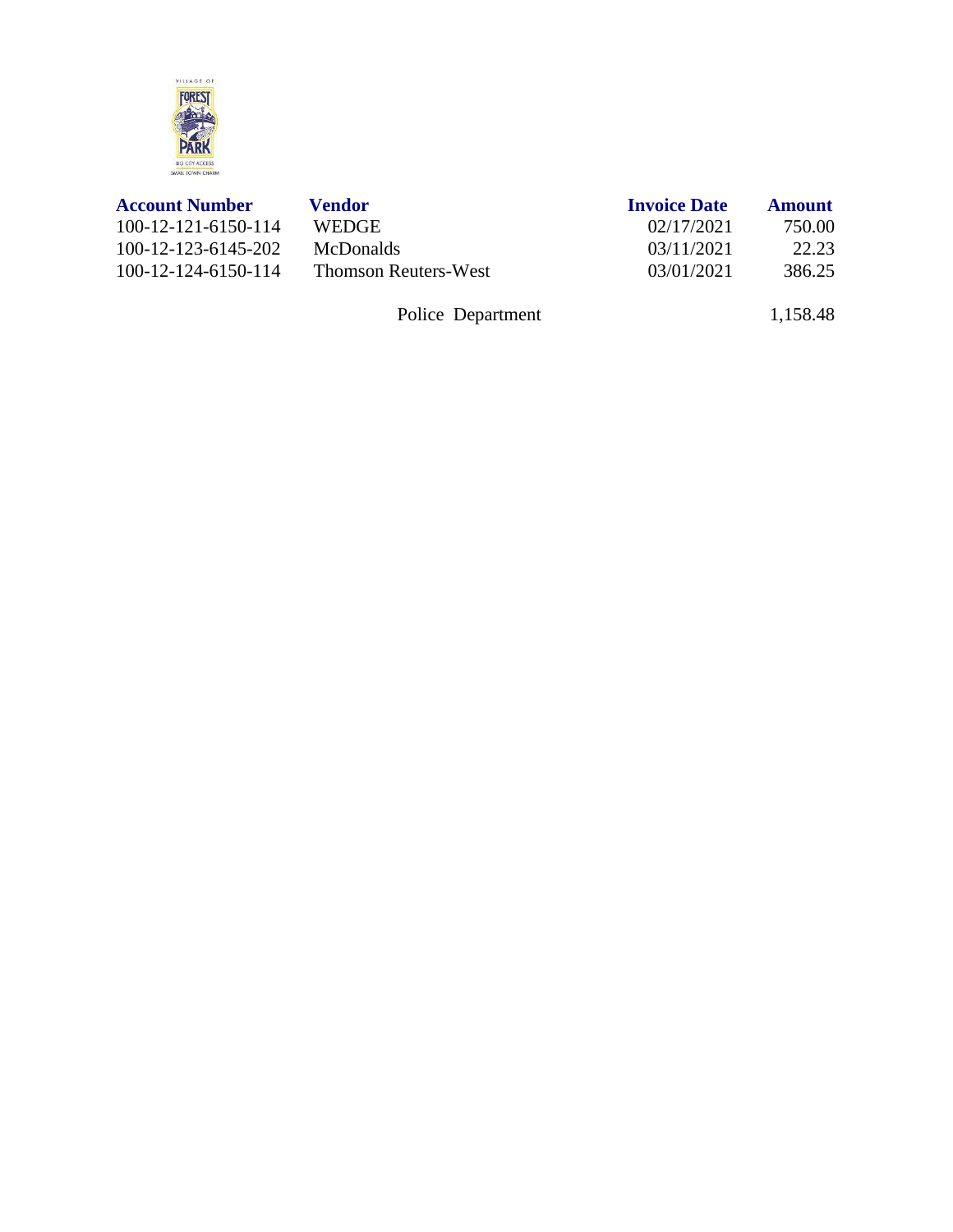

| <b>Account Number</b> | Vendor                              | <b>Invoice Date</b> | <b>Amount</b> |
|-----------------------|-------------------------------------|---------------------|---------------|
| $100-15-169-6160-100$ | <b>Elmhurst Occupational Health</b> | 02/28/2021          | 145.00        |
| $100-15-169-6160-100$ | <b>Elmhurst Occupational Health</b> | 02/28/2021          | 53.00         |
| $100-15-169-6160-100$ | <b>Elmhurst Occupational Health</b> | 02/28/2021          | 145.00        |
|                       |                                     |                     |               |

Community Center 343.00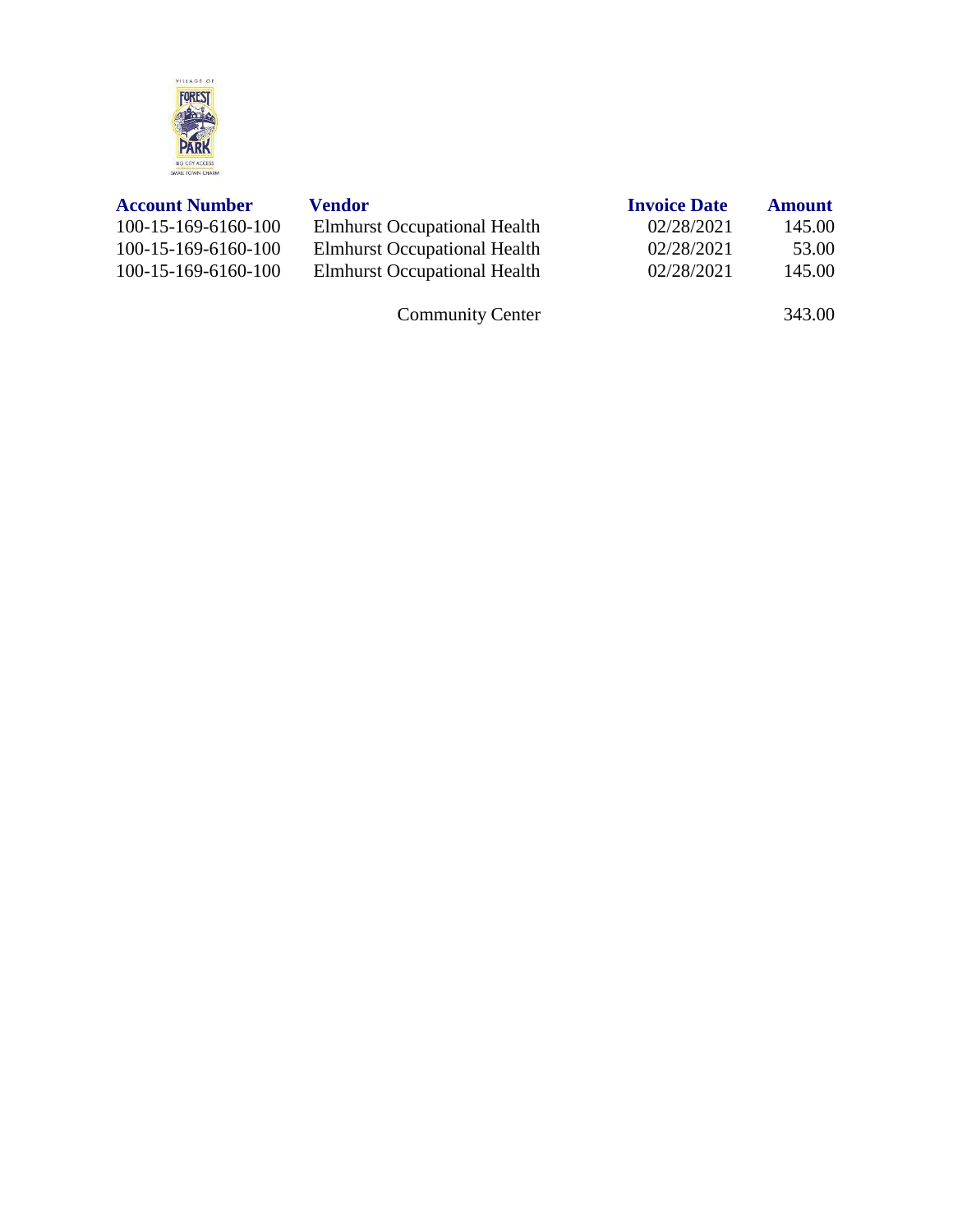

| <b>Account Number</b> | <b>Vendor</b>                      | <b>Invoice Date</b> | <b>Amount</b> |
|-----------------------|------------------------------------|---------------------|---------------|
| 100-21-211-5005-002   | Blue Cross-Blue Shield of Ill      | 03/17/2021          | 130,281.12    |
| 100-21-211-5005-002   | Fidelity Security Life Ins Co.     | 03/22/2021          | 99.50         |
| 100-21-211-5005-002   | Fidelity Security Life Ins Co.     | 03/22/2021          | 585.06        |
| 100-21-211-5005-002   | Guardian - Appleton                | 03/22/2021          | 7,985.44      |
| 100-21-211-5005-002   | Joan Hein                          | 03/29/2021          | 72.78         |
| 100-21-211-6110-110   | <b>Xerox Financial Services</b>    | 03/10/2021          | 107.15        |
| 100-21-211-6120-300   | <b>HRdirect</b>                    | 04/03/2021          | 79.99         |
| 100-21-211-6120-300   | West Central Municipal Conf        | 03/22/2021          | 2,636.82      |
| 100-21-211-6120-305   | Growing Community Media NFP        | 03/17/2021          | 130.00        |
| 100-21-211-6120-305   | Growing Community Media NFP        | 03/24/2021          | 130.00        |
| 100-21-211-6120-305   | <b>Growing Community Media NFP</b> | 03/31/2021          | 130.00        |
| 100-21-211-6130-250   | <b>Celeste Arnold</b>              | 03/25/2021          | 25.81         |
| 100-21-211-6130-250   | <b>Jane Drake</b>                  | 03/31/2021          | 96.33         |
| 100-21-211-6130-250   | Dennis Elliott                     | 03/26/2021          | 98.81         |
| 100-21-211-6130-250   | Francisco Gomez                    | 03/29/2021          | 59.27         |
| 100-21-211-6130-250   | Michael Hidalgo                    | 04/01/2021          | 50.99         |
| 100-21-211-6130-250   | Eugene Lieberman                   | 03/29/2021          | 99.55         |
| 100-21-211-6130-250   | <b>Elaine Faith Rose</b>           | 03/25/2021          | 92.69         |
| 100-21-211-6130-250   | Stephanie M Schiller               | 03/22/2021          | 30.99         |
| 100-21-211-6130-250   | Dorothy Virgilio                   | 03/25/2021          | 51.49         |
| 100-21-211-6140-104   | Office 8                           | 03/04/2021          | 209.94        |
| 100-21-211-6140-104   | Quill                              | 03/04/2021          | 167.25        |
| 100-21-211-6140-104   | Quill                              | 03/10/2021          | 28.31         |
| 100-21-211-6140-110   | <b>Forest Printing</b>             | 03/22/2021          | 757.81        |
| 100-21-211-6140-140   | Quill                              | 03/04/2021          | 106.68        |
| 100-21-211-6140-140   | Quill                              | 03/10/2021          | 33.37         |
| 100-21-211-6150-150   | AT&T                               | 03/19/2021          | 874.20        |
| 100-21-211-6150-150   | AT&T                               | 03/19/2021          | 468.08        |
| 100-21-211-6150-150   | AT&T                               | 03/25/2021          | 109.79        |
| 100-21-211-6150-150   | AT&T                               | 03/25/2021          | 54.89         |
| 100-21-211-6150-150   | AT&T                               | 03/25/2021          | 55.37         |
| 100-21-211-7000-080   | <b>Xerox Financial Services</b>    | 03/10/2021          | 1,684.21      |
| 100-21-211-6110-110   | <b>Xerox Financial Services</b>    | 03/10/2021          | 253.85        |
| 100-21-211-7000-080   | <b>Xerox Financial Services</b>    | 03/10/2021          | 119.42        |
| 100-22-221-6320-310   | Christopher Burke Engineering LTD  | 03/30/2021          | 12,306.59     |
|                       |                                    |                     |               |

Accounts & Finance (Clerks Office) 160,073.55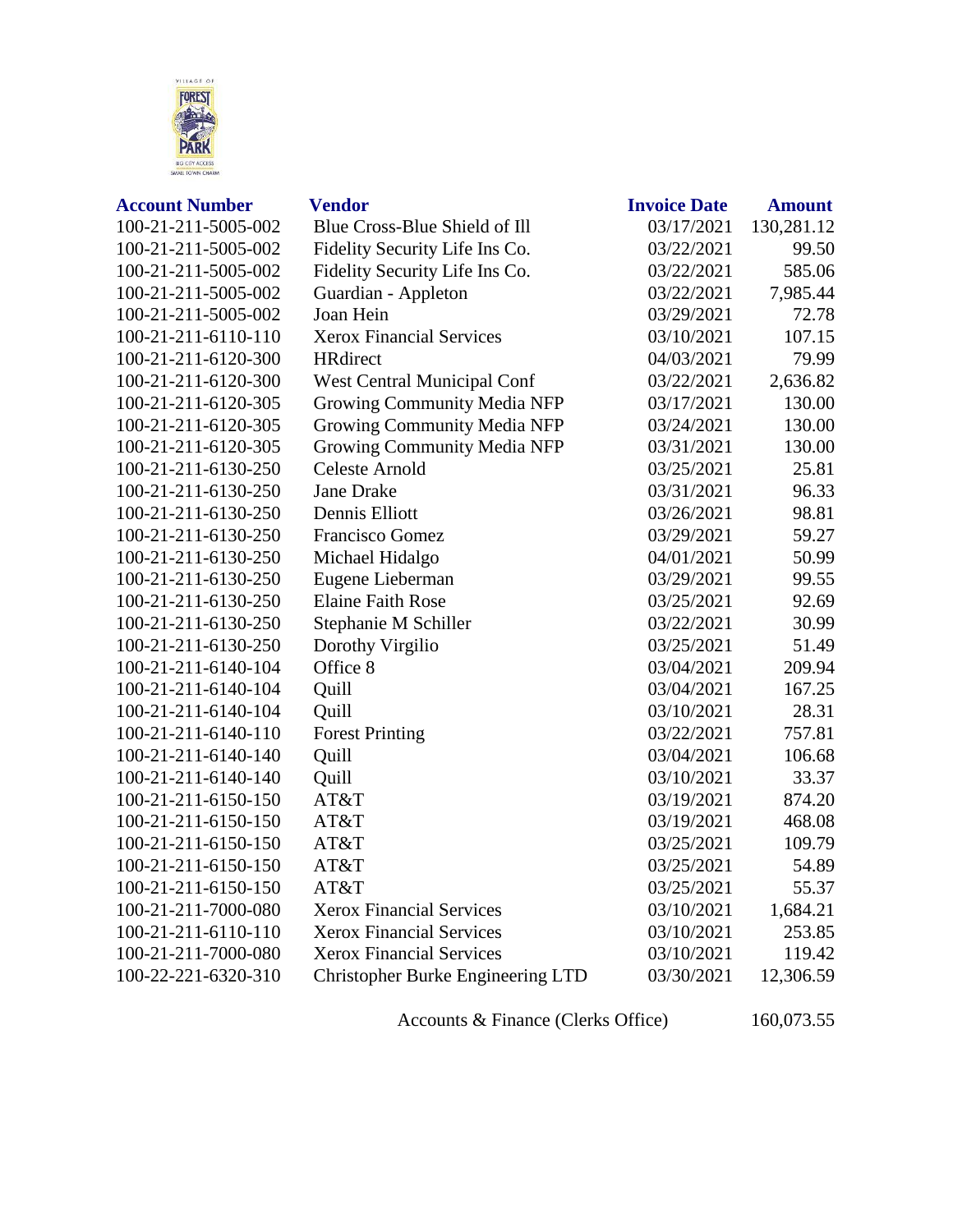

| <b>Account Number</b> | <b>Vendor</b>                       | <b>Invoice Date</b> | <b>Amount</b> |
|-----------------------|-------------------------------------|---------------------|---------------|
| 100-30-301-6120-305   | <b>Timothy Conrad</b>               | 03/30/2021          | 27.45         |
| 100-30-301-6120-305   | <b>Timothy Conrad</b>               | 03/30/2021          | 51.53         |
| 100-30-301-6120-305   | <b>Timothy Conrad</b>               | 03/30/2021          | 25.00         |
| 100-30-301-6120-305   | <b>Timothy Conrad</b>               | 03/30/2021          | 54.99         |
| 100-30-301-6120-305   | Phil Chiappetta                     | 03/15/2021          | 48.92         |
| 100-30-301-7000-040   | L-K Fire Extinguisher Service-No. 2 | 03/15/2021          | 302.00        |
| 100-30-301-7000-040   | Brian Valtman                       | 03/17/2021          | 43.99         |
| 100-30-302-6110-150   | <b>Verizon Wireless</b>             | 03/22/2021          | 155.28        |
| 100-30-302-6110-200   | Air One Equipment Inc               | 03/22/2021          | 150.00        |
| 100-30-302-6145-100   | Witmer Public Safety Group          | 03/22/2021          | 96.94         |
| 100-30-302-6145-105   | Lou Davini                          | 03/18/2021          | 100.00        |
| 100-30-302-6155-110   | <b>SCHAUERS HARDWARE</b>            | 02/28/2021          | 39.55         |
| 100-30-303-6100-160   | Metro Paramedic Services Inc        | 03/17/2021          | 36,638.83     |
| 100-30-303-6145-300   | BioTron Inc.                        | 03/16/2021          | 250.00        |

Accounts & Finance (Fire Department) 37,984.48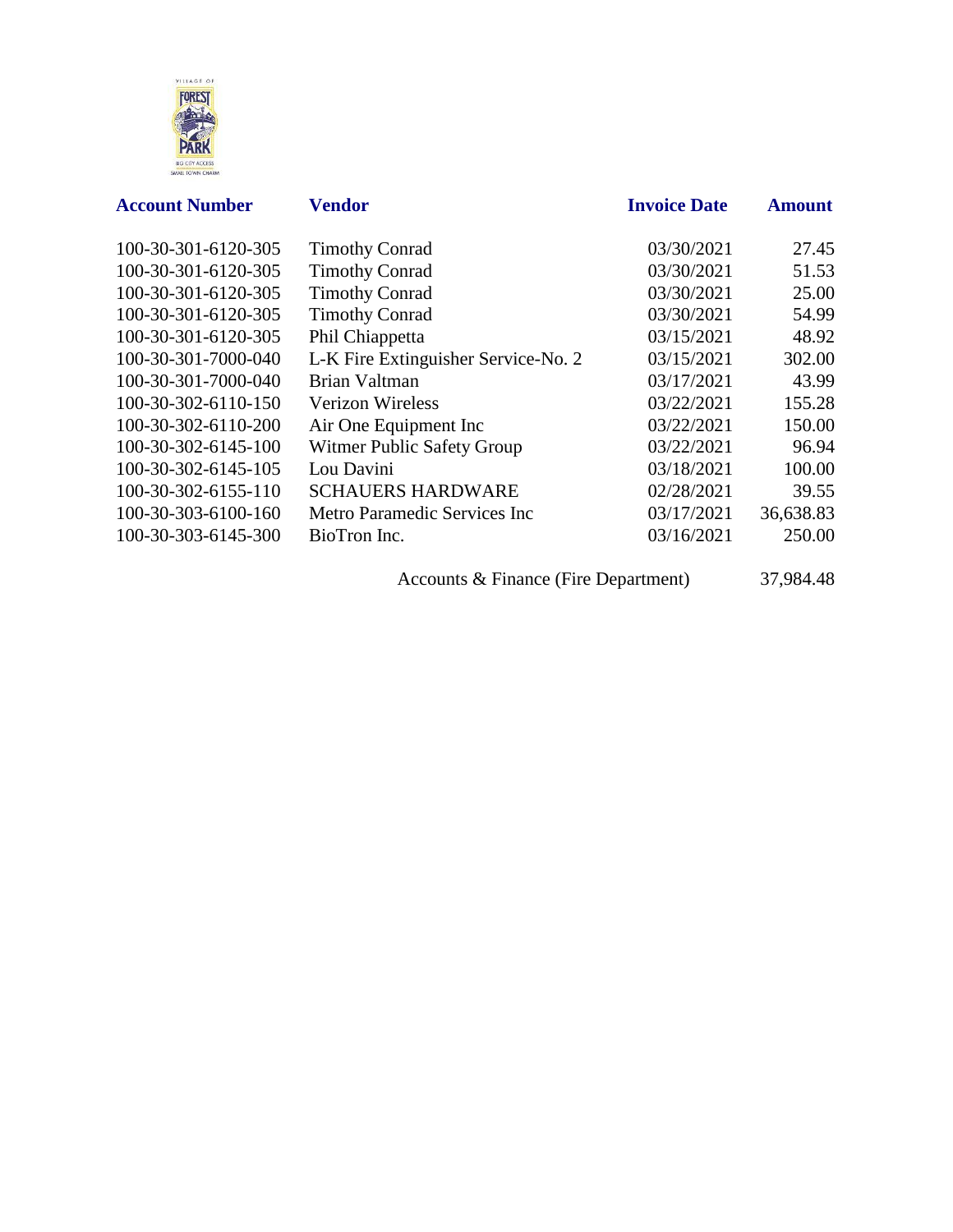

| <b>Account Number</b> | <b>Vendor</b>                            | <b>Invoice Date</b> | <b>Amount</b> |
|-----------------------|------------------------------------------|---------------------|---------------|
| 100-40-401-5000-017   | <b>Rick Dandan</b>                       | 03/31/2021          | 360.00        |
| 100-40-401-5000-017   | <b>Raymond Traynor</b>                   | 03/29/2021          | 1,035.00      |
| 100-40-402-6100-115   | Muse Community + Design                  | 02/28/2021          | 3,375.00      |
| 100-40-402-6141-003   | Christopher Burke Engineering LTD        | 03/30/2021          | 208.00        |
| 100-40-402-6141-003   | Christopher Burke Engineering LTD        | 03/30/2021          | 260.00        |
| 100-40-402-6141-003   | Christopher Burke Engineering LTD        | 03/30/2021          | 540.00        |
| 100-40-402-6141-003   | Christopher Burke Engineering LTD        | 03/30/2021          | 494.00        |
| 100-40-402-6141-003   | Christopher Burke Engineering LTD        | 03/30/2021          | 2,166.12      |
| 100-40-402-6141-003   | Christopher Burke Engineering LTD        | 03/30/2021          | 564.00        |
| 100-40-402-6141-003   | <b>Christopher Burke Engineering LTD</b> | 03/30/2021          | 52.00         |
| 100-40-402-6150-232   | <b>B&amp;F</b> Construction Code Service | 03/29/2021          | 200.00        |
| 100-40-403-6150-230   | <b>Elevator Inspection Services</b>      | 03/05/2021          | 32.00         |
| 100-40-403-6150-230   | <b>Elevator Inspection Services</b>      | 03/05/2021          | 80.00         |
| 100-40-403-6150-230   | <b>Elevator Inspection Services</b>      | 03/16/2021          | 192.00        |
|                       |                                          |                     |               |

Department of Health & Safety 9,558.12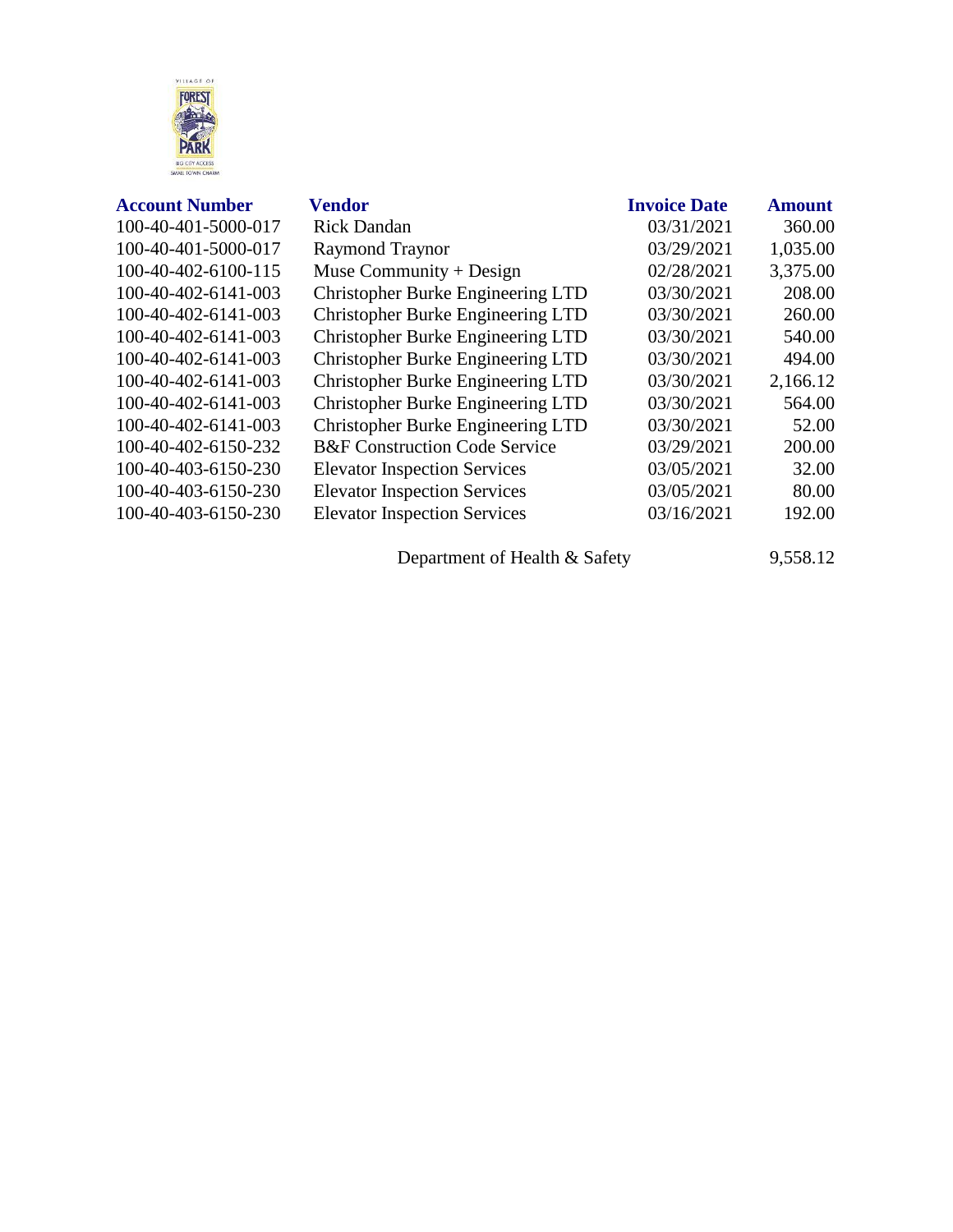

| <b>Account Number</b> | <b>Vendor</b>                | <b>Invoice Date</b> | <b>Amount</b> |
|-----------------------|------------------------------|---------------------|---------------|
| 100-50-501-7000-035   | <b>CURRIE MOTORS</b>         | 03/24/2021          | 33,878.00     |
| 100-50-502-6180-160   | Com Ed                       | 03/23/2021          | 3,893.00      |
| 100-50-502-6185-106   | Cargill Salt Road Safety     | 02/26/2021          | 8,164.89      |
| 100-50-502-6185-106   | Cargill Salt Road Safety     | 03/01/2021          | 989.11        |
| 100-50-502-6185-106   | First Ayd Corp.              | 01/25/2021          | 762.30        |
| 100-50-502-6185-110   | Traffic Control & Protection | 03/18/2021          | 340.80        |
| 100-50-502-6185-252   | Kuusakoski US LLC            | 03/22/2021          | 849.20        |
|                       |                              |                     |               |

Street Department 48,877.30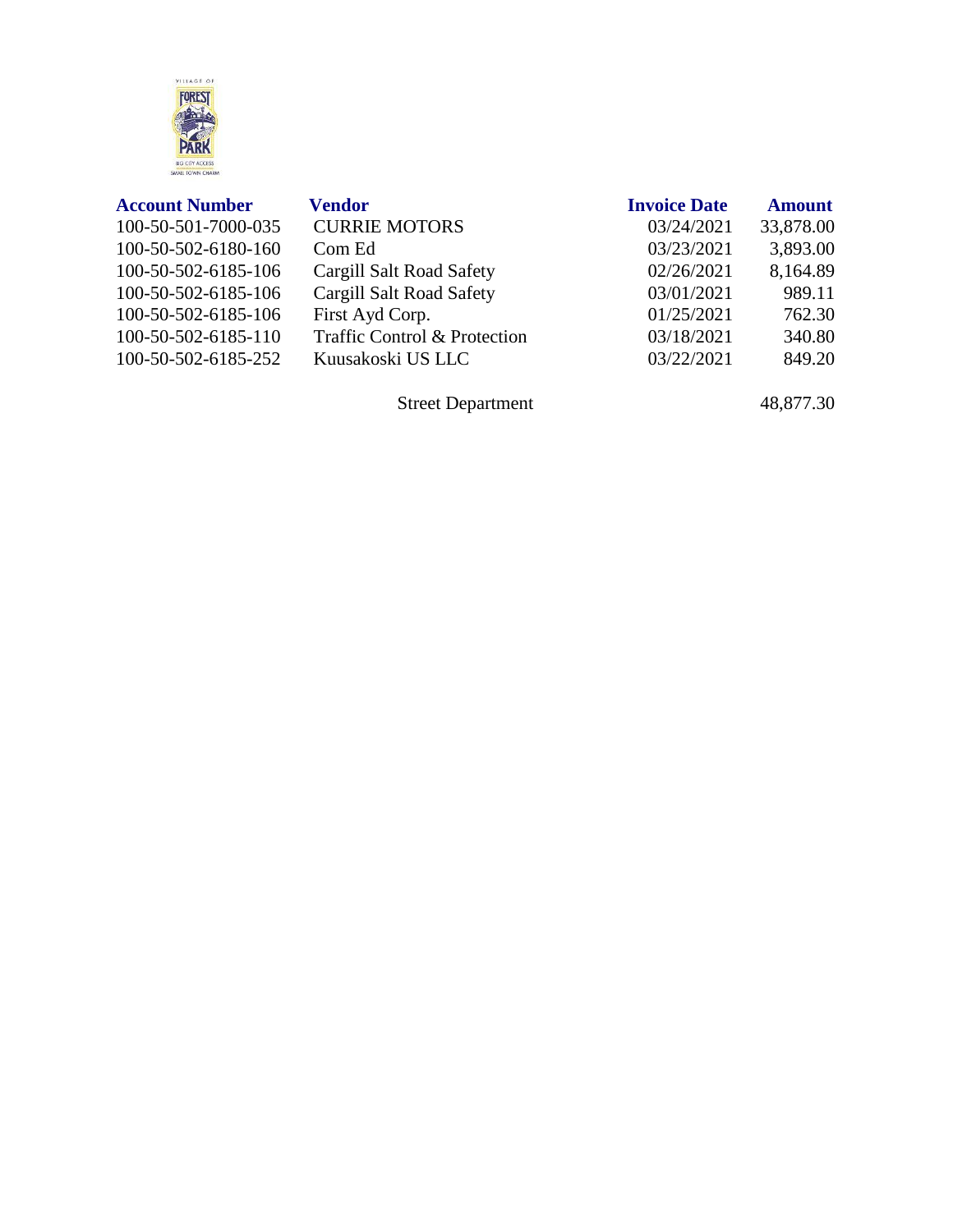

| <b>Account Number</b> | <b>Vendor</b>                      | <b>Invoice Date</b> | <b>Amount</b> |
|-----------------------|------------------------------------|---------------------|---------------|
| 100-55-552-6145-100   | <b>Steve Knysch</b>                | 03/07/2021          | 100.00        |
| 100-55-552-6145-100   | Michael Marasco                    | 03/12/2021          | 162.41        |
| 100-55-552-6180-101   | <b>SCHAUERS HARDWARE</b>           | 02/28/2021          | 77.81         |
| 100-55-552-6180-101   | First Ayd Corp.                    | 11/16/2020          | 477.50        |
| 100-55-553-6180-150   | Lyons Pinner Electric Co           | 12/27/2020          | 6,444.80      |
| 100-55-553-6180-150   | Lyons Pinner Electric Co           | 12/27/2020          | 5,697.00      |
| 100-55-553-6180-150   | Lyons Pinner Electric Co           | 12/27/2020          | 165.00        |
| 100-55-553-6180-150   | Lyons Pinner Electric Co           | 12/27/2020          | 675.00        |
| 100-55-553-6180-150   | Lyons Pinner Electric Co           | 03/23/2021          | 389.66        |
| 100-55-553-6180-150   | Lyons Pinner Electric Co           | 03/23/2021          | 330.00        |
| 100-55-553-6180-150   | Lyons Pinner Electric Co           | 03/23/2021          | 560.00        |
| 100-55-553-6180-160   | <b>AEP</b> Energy                  | 02/23/2021          | 3,847.09      |
| 100-55-553-6180-160   | Com Ed                             | 02/25/2021          | 357.34        |
| 100-55-553-6180-160   | Com Ed                             | 02/26/2021          | 255.00        |
| 100-55-553-6180-160   | Com Ed                             | 03/16/2021          | 481.42        |
| 100-55-553-6180-160   | Com Ed                             | 03/30/2021          | 31.55         |
| 100-55-553-6180-160   | Com Ed                             | 03/30/2021          | 26.75         |
| 100-55-553-6180-160   | Com Ed                             | 03/30/2021          | 33.02         |
| 100-55-553-6180-160   | Com Ed                             | 03/30/2021          | 40.18         |
| 100-55-553-6180-160   | Com Ed                             | 03/30/2021          | 177.83        |
| 100-55-553-6180-160   | Com Ed                             | 03/31/2021          | 31.60         |
| 100-55-553-6180-160   | Com Ed                             | 03/31/2021          | 39.85         |
| 100-55-555-6180-100   | Comcast                            | 03/08/2021          | 210.45        |
| 100-55-555-6180-100   | <b>Brill Hygienic Products</b>     | 03/23/2021          | 153.53        |
| 100-55-555-6180-100   | Quill                              | 03/04/2021          | 99.95         |
| 100-55-555-6180-100   | Quill                              | 03/10/2021          | 427.56        |
| 100-55-555-6180-100   | Quill                              | 03/11/2021          | 18.00         |
| 100-55-555-6180-110   | Comcast                            | 03/12/2021          | 2.10          |
| 100-55-555-6180-110   | Comcast                            | 03/13/2021          | 128.95        |
| 100-55-555-6180-110   | <b>West Town Mechanical</b>        | 03/26/2021          | 465.00        |
| 100-55-555-6180-140   | Comcast                            | 03/07/2021          | 2.10          |
| 100-55-555-6180-140   | McMaster-Carr                      | 03/03/2021          | 335.42        |
| 100-55-555-6180-140   | McMaster-Carr                      | 03/09/2021          | 248.04        |
| 100-55-555-6180-140   | McMaster-Carr                      | 03/11/2021          | 318.46        |
| 100-55-555-6180-140   | <b>West Town Mechanical</b>        | 03/01/2021          | 1,224.14      |
| 100-55-570-6155-101   | Mohr Oil Company                   | 03/02/2021          | 1,428.05      |
| 100-55-570-6155-101   | Mohr Oil Company                   | 03/02/2021          | 8,072.70      |
| 100-55-570-6155-106   | <b>Altorfer Industries</b>         | 03/05/2021          | 386.88        |
| 100-55-570-6155-106   | <b>Atlas Bobcat LLC</b>            | 03/04/2021          | 722.64        |
| 100-55-570-6155-106   | <b>Battery Service Corporation</b> | 03/17/2021          | 695.70        |
| 100-55-570-6155-106   | CCP INDUSTRIES INC.                | 01/25/2021          | 109.53        |
| 100-55-570-6155-106   | CCP INDUSTRIES INC.                | 03/23/2021          | 110.22        |
| 100-55-570-6155-106   | <b>Currie Motors Chevrolet</b>     | 12/01/2020          | 124.96        |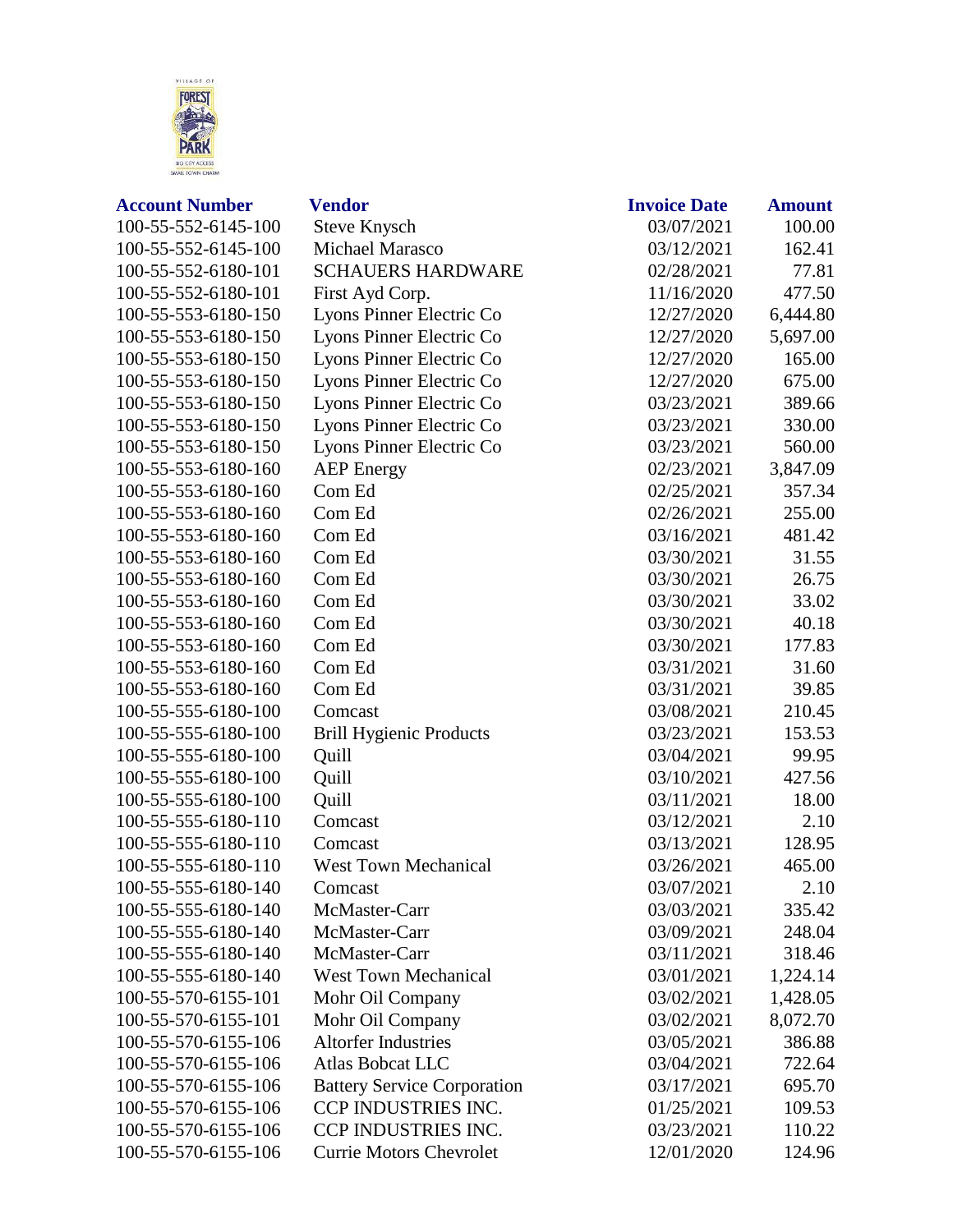

## **Account Number Vendor I**

100-55-570-6155-106 Currie Motors Chevrolet 100-55-570-6155-106 Currie Motors Chevrolet 100-55-570-6155-106 Currie Motors Chevrolet 100-55-570-6155-106 Currie Motors Chevrolet 100-55-570-6155-106 Currie Motors Chevrolet 100-55-570-6155-106 Currie Motors Chevrolet 100-55-570-6155-106 Fleet Safety Supply 100-55-570-6155-106 Factory Motor Parts Co 100-55-570-6155-106 Factory Motor Parts Co 100-55-570-6155-106 Factory Motor Parts Co 100-55-570-6155-106 Factory Motor Parts Co 100-55-570-6155-106 Factory Motor Parts Co 100-55-570-6155-106 Factory Motor Parts Co 100-55-570-6155-106 Factory Motor Parts Co 100-55-570-6155-106 Factory Motor Parts Co 100-55-570-6155-106 Factory Motor Parts Co 100-55-570-6155-106 Factory Motor Parts Co 100-55-570-6155-106 Factory Motor Parts Co 100-55-570-6155-106 Factory Motor Parts Co 100-55-570-6155-106 Factory Motor Parts Co 100-55-570-6155-106 Factory Motor Parts Co 100-55-570-6155-106 Factory Motor Parts Co 100-55-570-6155-106 Factory Motor Parts Co 100-55-570-6155-106 Factory Motor Parts Co 100-55-570-6155-106 Factory Motor Parts Co 100-55-570-6155-106 Factory Motor Parts Co 100-55-570-6155-106 Factory Motor Parts Co 100-55-570-6155-106 Factory Motor Parts Co 100-55-570-6155-106 Factory Motor Parts Co 100-55-570-6155-106 Factory Motor Parts Co 100-55-570-6155-106 Factory Motor Parts Co 100-55-570-6155-106 Factory Motor Parts Co 100-55-570-6155-106 Factory Motor Parts Co 100-55-570-6155-106 Factory Motor Parts Co 100-55-570-6155-106 Factory Motor Parts Co 100-55-570-6155-106 Factory Motor Parts Co 100-55-570-6155-106 Factory Motor Parts Co 100-55-570-6155-106 Factory Motor Parts Co 100-55-570-6155-106 Factory Motor Parts Co 100-55-570-6155-106 Freeway Ford Sterling Truck 100-55-570-6155-106 Hawk Chrysler Dodge

100-55-570-6155-106 Hawk Chrysler Dodge 100-55-570-6155-106 Hawk Chrysler Dodge

| <b>Invoice Date</b> | <b>Amount</b> |
|---------------------|---------------|
| 01/06/2021          | 240.26        |
| 02/02/2021          | 69.70         |
| 02/02/2021          | 251.15        |
| 02/03/2021          | 5.13          |
| 02/10/2021          | 45.74         |
| 02/19/2021          | 247.09        |
| 03/11/2021          | 369.29        |
| 01/13/2021          | 194.94        |
| 01/15/2021          | 9.20          |
| 01/19/2021          | 229.15        |
| 01/22/2021          | 158.44        |
| 01/28/2021          | 132.97        |
| 01/28/2021          | 32.66         |
| 01/28/2021          | 107.80        |
| 02/03/2021          | 299.79        |
| 02/04/2021          | 212.98        |
| 02/05/2021          | 156.71        |
| 02/08/2021          | 32.52         |
| 02/08/2021          | 282.88        |
| 02/11/2021          | 153.56        |
| 02/11/2021          | 68.40         |
| 02/11/2021          | 86.22         |
| 02/12/2021          | 147.54        |
| 02/12/2021          | 295.08        |
| 02/15/2021          | 102.80        |
| 02/15/2021          | 62.82         |
| 02/15/2021          | 62.82         |
| 03/03/2021          | 301.42        |
| 03/05/2021          | 138.60        |
| 03/05/2021          | $-34.00$      |
| 03/09/2021          | 79.15         |
| 03/11/2021          | 54.67         |
| 03/12/2021          | 5.05          |
| 03/12/2021          | 12.35         |
| 03/15/2021          | 86.22         |
| 03/18/2021          | $-55.65$      |
| 03/22/2021          | 391.80        |
| 03/22/2021          | $-95.44$      |
| 03/23/2021          | 8.92          |
| 10/15/2021          | 27.00         |
| 01/14/2021          | 60.16         |
| 01/27/2021          | 46.88         |
| 02/16/2021          | 43.48         |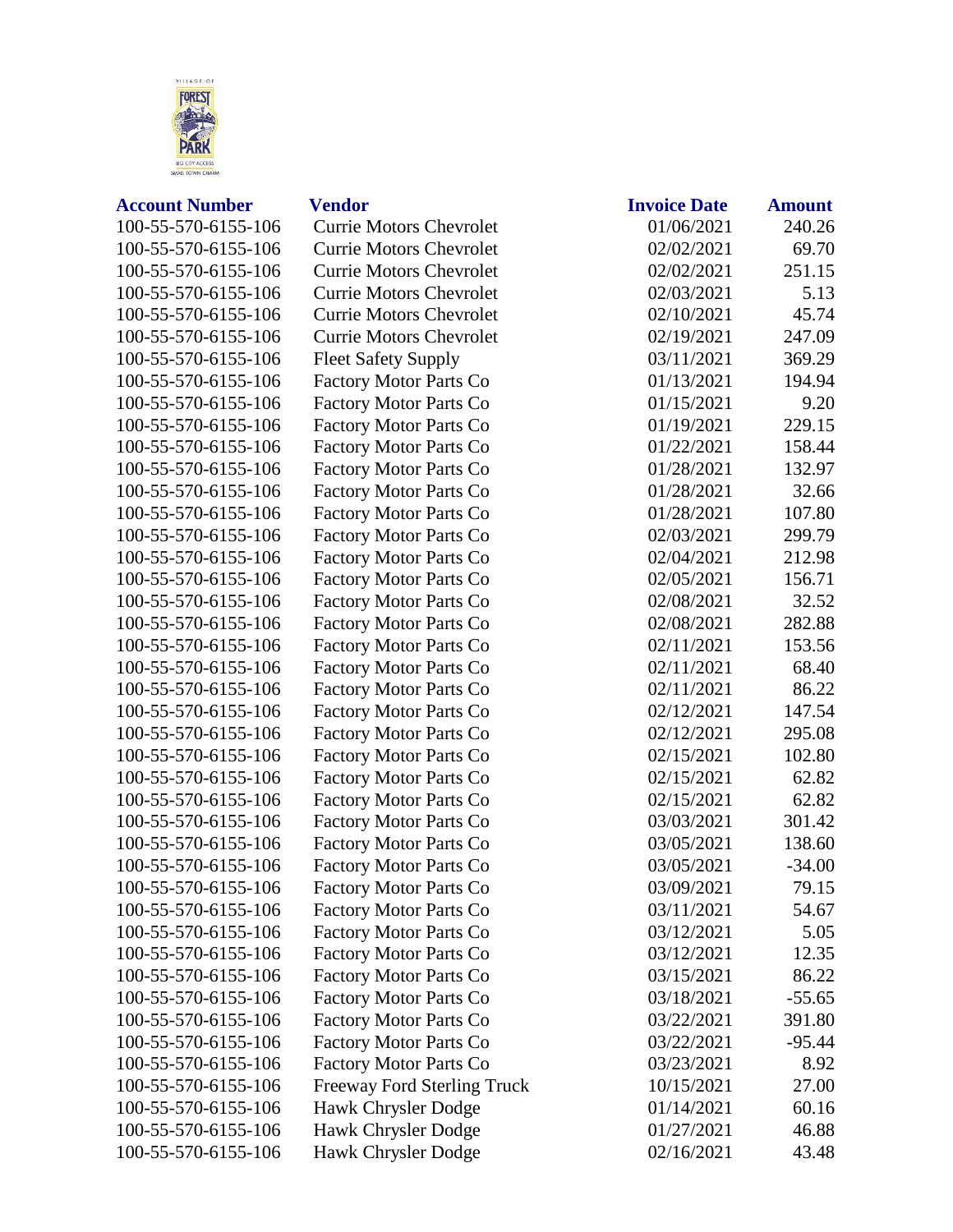

| <b>Account Number</b> | <b>Vendor</b>                      | <b>Invoice Date</b> | <b>Amount</b> |
|-----------------------|------------------------------------|---------------------|---------------|
| 100-55-570-6155-106   | Hawk Chrysler Dodge                | 03/08/2021          | 44.00         |
| 100-55-570-6155-106   | Kimball Midwest                    | 03/09/2021          | 265.71        |
| 100-55-570-6155-106   | <b>Kimball Midwest</b>             | 03/18/2021          | 50.76         |
| 100-55-570-6155-106   | <b>L.A.FASTENERS INC.</b>          | 03/08/2021          | 125.23        |
| 100-55-570-6155-106   | <b>L.A.FASTENERS INC.</b>          | 03/11/2021          | 242.08        |
| 100-55-570-6155-106   | McCann Industries Inc.             | 03/05/2021          | 2,593.97      |
| 100-55-570-6155-106   | Pulltarps Mfg                      | 11/20/2020          | 2,743.51      |
| 100-55-570-6155-106   | Wholesale Direct Inc.              | 03/02/2021          | 53.12         |
| 100-55-570-6155-106   | Zeigler Ford North Riverside       | 02/04/2021          | 18.00         |
| 100-55-570-6155-106   | Zeigler Ford North Riverside       | 02/09/2021          | 258.22        |
| 100-55-570-6155-106   | Zeigler Ford North Riverside       | 02/10/2021          | 326.84        |
| 100-55-570-6155-106   | Zeigler Ford North Riverside       | 02/10/2021          | 613.60        |
| 100-55-570-6155-106   | Zeigler Ford North Riverside       | 02/11/2021          | 251.80        |
| 100-55-570-6155-106   | Zeigler Ford North Riverside       | 02/11/2021          | 533.76        |
| 100-55-570-6155-106   | Zeigler Ford North Riverside       | 02/12/2021          | 240.40        |
| 100-55-570-6155-106   | Zeigler Ford North Riverside       | 02/15/2021          | 10.52         |
| 100-55-570-6155-106   | Zeigler Ford North Riverside       | 02/18/2021          | 238.22        |
| 100-55-570-6155-106   | Zeigler Ford North Riverside       | 02/18/2021          | 30.84         |
| 100-55-570-6155-106   | Zeigler Ford North Riverside       | 02/19/2021          | 122.23        |
| 100-55-570-6155-106   | Zeigler Ford North Riverside       | 03/04/2021          | $-30.00$      |
| 100-55-570-6155-106   | Zeigler Ford North Riverside       | 03/04/2021          | $-140.00$     |
| 100-55-570-6155-110   | Jack's Rental Inc.                 | 03/11/2021          | 79.95         |
| 100-55-570-6155-110   | Snap on Industrial                 | 03/11/2021          | 204.00        |
| 100-55-570-6155-112   | <b>Atlas Bobcat LLC</b>            | 03/02/2021          | 3,253.79      |
| 100-55-570-6155-112   | <b>Atlas Bobcat LLC</b>            | 03/04/2021          | 1,465.04      |
| 100-55-570-6155-112   | <b>BC</b> Body Craft Inc           | 02/26/2021          | 965.00        |
| 100-55-570-6155-112   | <b>BC</b> Body Craft Inc           | 03/03/2021          | 1,818.40      |
| 100-55-570-6155-112   | Illinois Communications Sales Inc. | 03/18/2021          | 4,095.00      |
| 100-55-570-6155-112   | <b>NOBS TOWING</b>                 | 03/17/2021          | 305.00        |
| 100-55-570-6155-112   | Standard Equipment Co.             | 03/18/2021          | 9,648.16      |
| 100-55-580-6155-120   | Bernie's Saw & Supply Inc          | 03/23/2021          | 116.40        |
| 100-55-580-6155-120   | Bernie's Saw & Supply Inc          | 03/26/2021          | 18.00         |
| 100-55-580-6155-120   | Jack's Rental Inc.                 | 03/03/2021          | 262.89        |
| 100-55-580-6180-302   | Davis Tree Care                    | 01/29/2021          | 2,100.00      |
| 100-55-585-6180-160   | Com Ed                             | 03/31/2021          | 53.24         |
|                       |                                    |                     |               |

Public Property 73,791.12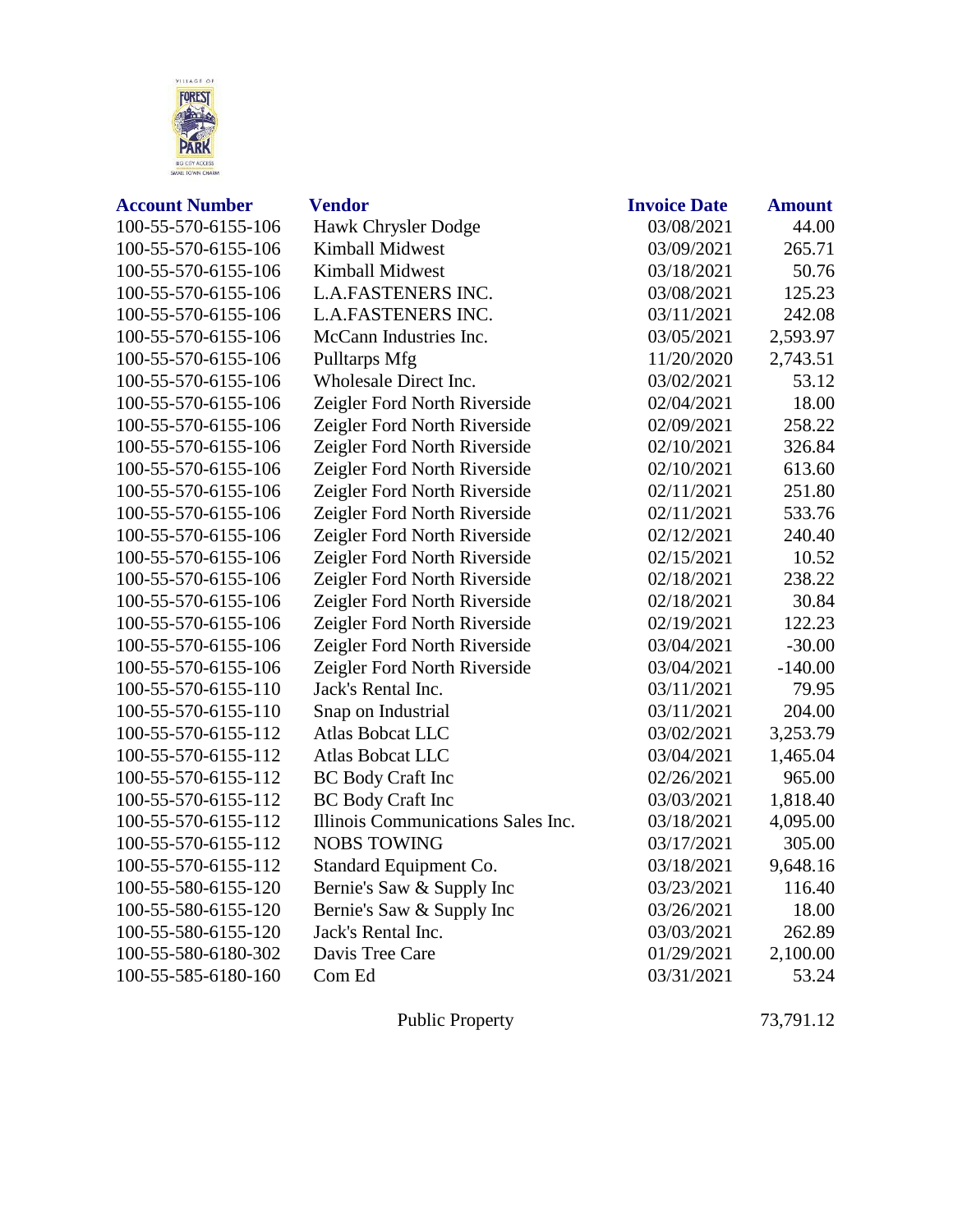

| <b>Account Number</b> | <b>Vendor</b>                 | <b>Invoice Date</b> | <b>Amount</b> |
|-----------------------|-------------------------------|---------------------|---------------|
| 230-00-000-6150-152   | <b>Verizon Wireless</b>       | 03/22/2021          | 212.20        |
| 230-00-000-6150-152   | <b>Verizon Wireless</b>       | 03/22/2021          | 134.70        |
| 230-00-000-6900-230   | <b>Triston Bell</b>           | 03/12/2021          | 1,055.00      |
| 230-00-000-6900-230   | <b>Factory Motor Parts Co</b> | 01/29/2021          | 77.70         |
| 230-00-000-6900-230   | <b>Factory Motor Parts Co</b> | 02/02/2021          | 73.88         |
| 230-00-000-6900-230   | Hawk Chrysler Dodge           | 01/15/2021          | 40.16         |
| 230-00-000-6900-230   | Secretary of State            | 03/09/2021          | 151.00        |

Seizure 1,744.64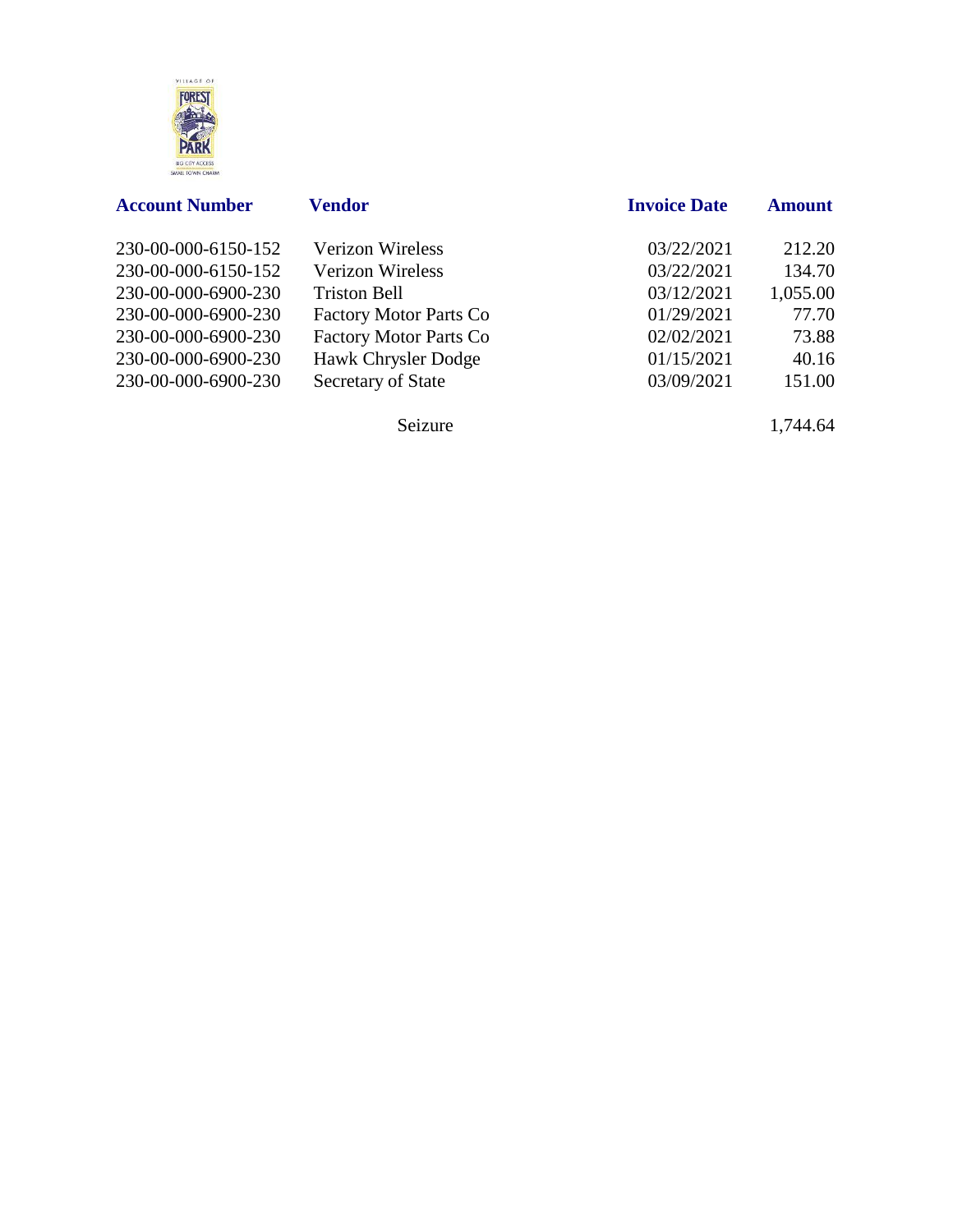

| <b>Account Number</b> | Vendor                   | <b>Invoice Date</b> | <b>Amount</b> |
|-----------------------|--------------------------|---------------------|---------------|
| 232-00-000-6900-232   | Davis Stanton Promotions | 03/09/2021          | 48.00         |
| 232-00-000-6900-232   | Saber-Toothed Computing  | 02/18/2021          | 1,250.00      |

Federal Customs 1,298.00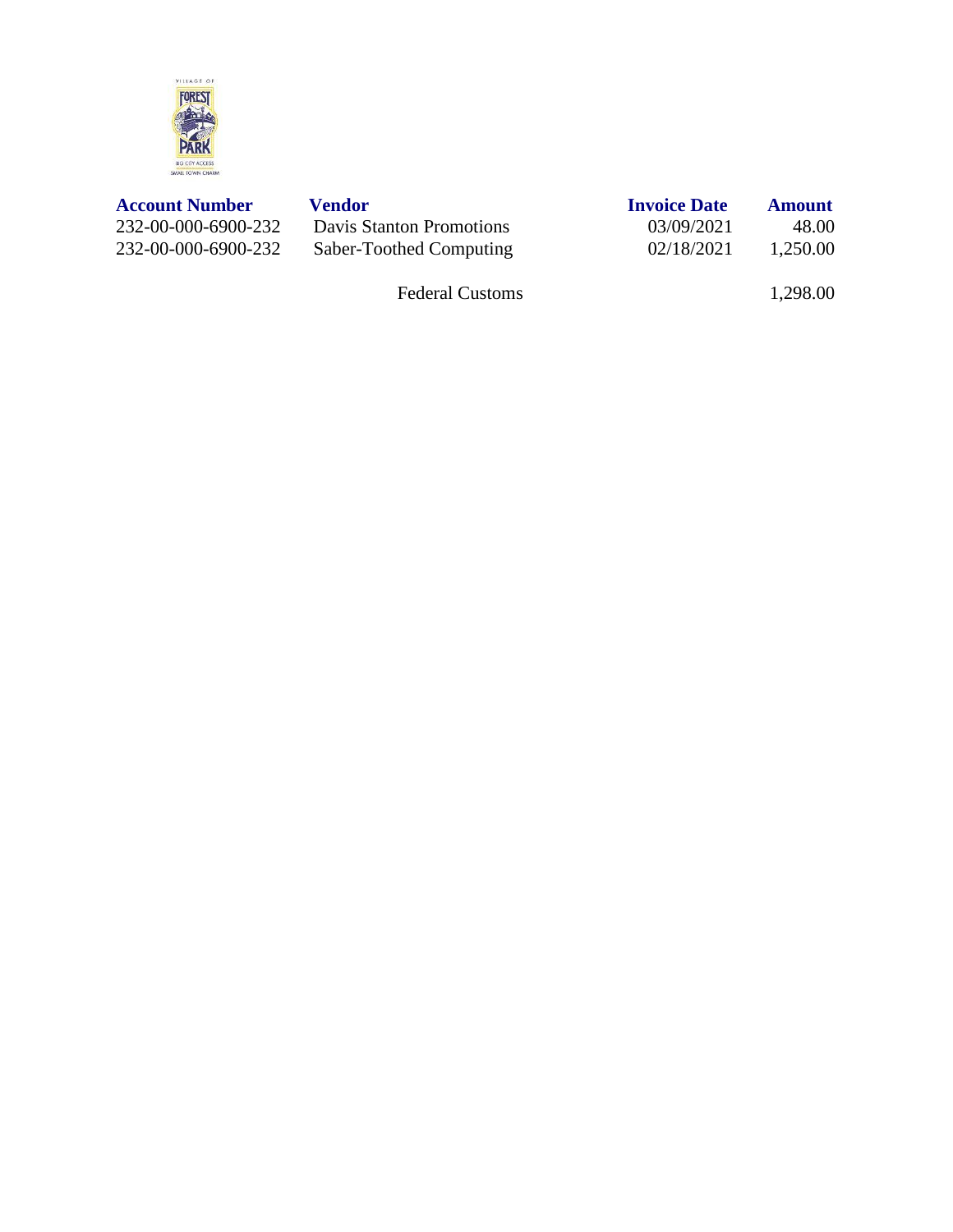

| <b>Account Number</b> | Vendor                            | <b>Invoice Date</b> | <b>Amount</b> |
|-----------------------|-----------------------------------|---------------------|---------------|
| 302-00-000-6185-700   | Christopher Burke Engineering LTD | 03/30/2021          | 1,899.63      |
| 304-00-000-6185-700   | Christopher Burke Engineering LTD | 03/30/2021          | 1,899.63      |

TIF 3,799.26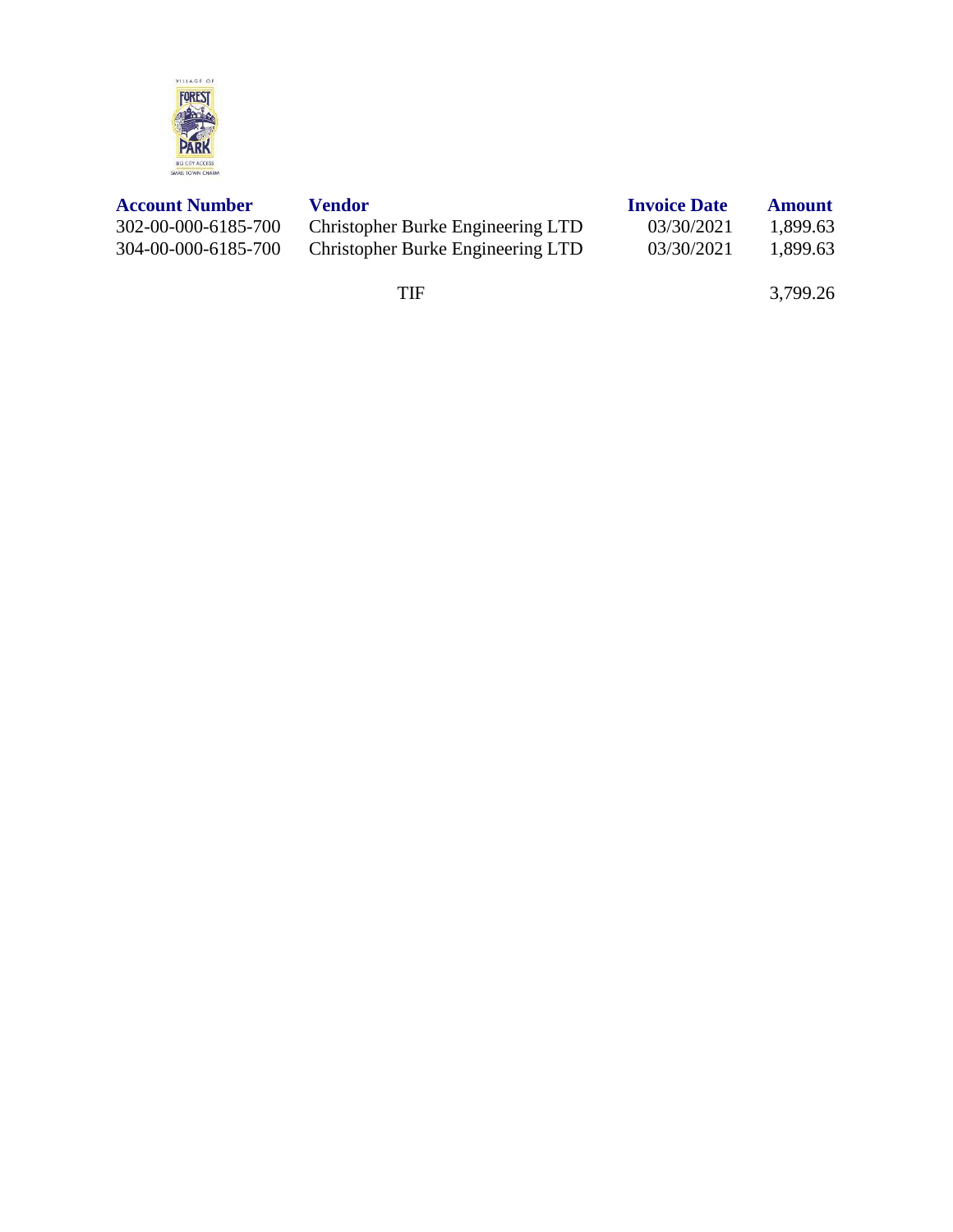

| <b>Account Number</b> |  |  |
|-----------------------|--|--|
|-----------------------|--|--|

| <b>Account Number</b> | Vendor                                   | <b>Invoice Date</b> | <b>Amount</b> |
|-----------------------|------------------------------------------|---------------------|---------------|
| 312-00-000-6100-105   | Christopher Burke Engineering LTD        | 03/30/2021          | 1,172.00      |
| 312-00-000-6150-152   | Verizon Wireless                         | 03/22/2021          | 38.01         |
| 312-00-000-7000-108   | Christopher Burke Engineering LTD        | 03/30/2021          | 1,595.00      |
| 312-00-000-7000-120   | <b>Christopher Burke Engineering LTD</b> | 03/30/2021          | 8,209.84      |
| 312-00-000-7000-120   | Christopher Burke Engineering LTD        | 03/30/2021          | 828.00        |
| 312-00-000-7000-312   | Christopher Burke Engineering LTD        | 03/30/2021          | 2,964.00      |
| 312-00-000-7000-312   | K-Five                                   | 02/24/2021          | 145.00        |
| 312-00-000-7000-312   | K-Five                                   | 02/24/2021          | 145.00        |
| 312-00-000-7000-312   | K-Five                                   | 02/25/2021          | 145.00        |
| 312-00-000-7000-312   | K-Five                                   | 03/03/2021          | 145.00        |
| 312-00-000-7000-312   | K-Five                                   | 03/09/2021          | 145.00        |
| 312-00-000-7000-312   | K-Five                                   | 03/18/2021          | 145.00        |
| 312-00-000-7000-312   | <b>State of Illinois Treasurer</b>       | 04/01/2021          | 9,660.00      |
|                       |                                          |                     |               |

VIP 25,336.85